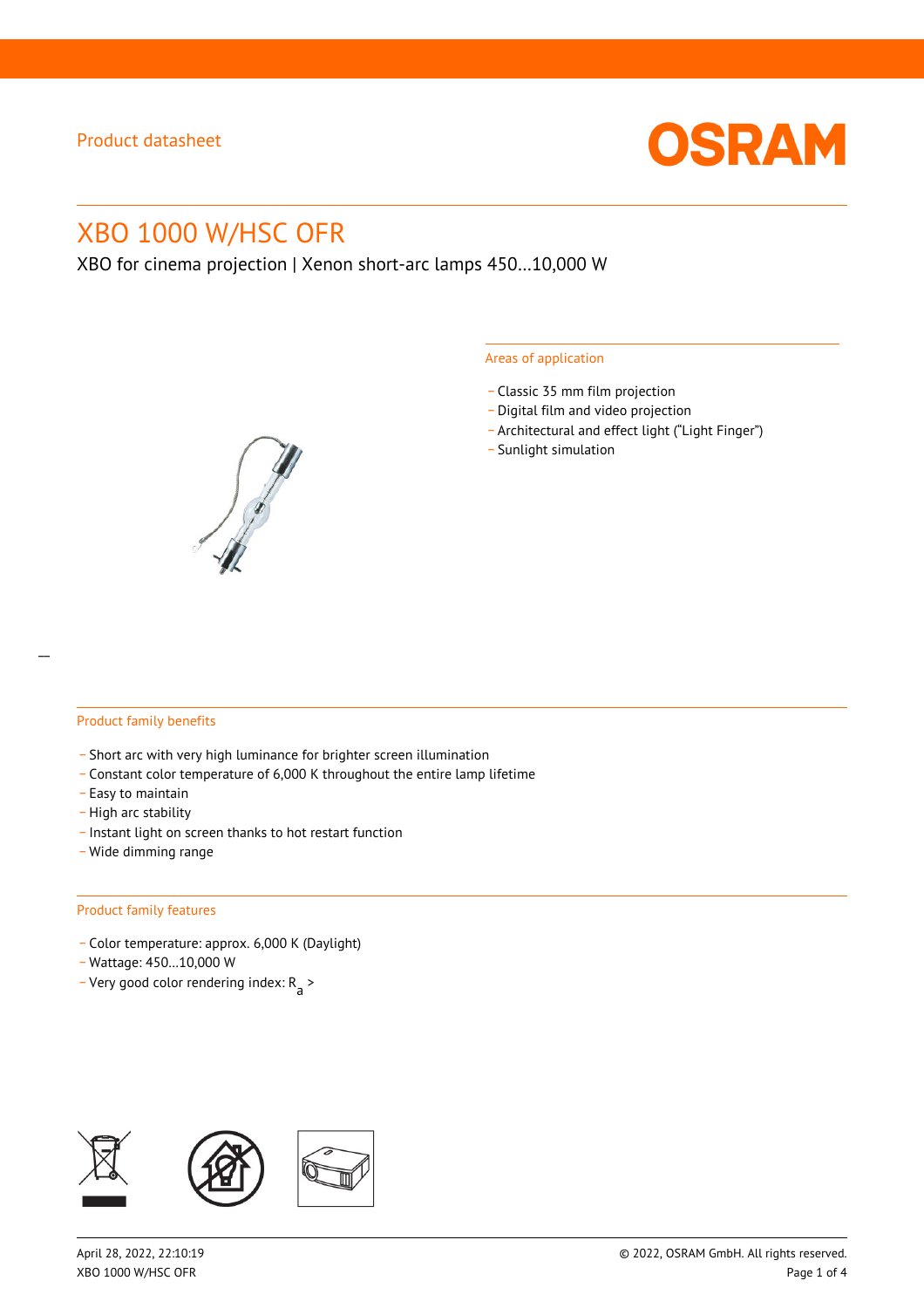# Product datasheet

#### Technical data

## **Electrical data**

| <b>Nominal current</b> | 50 A      |
|------------------------|-----------|
| Current control range  | 3055A     |
| Nominal wattage        | 1000.00 W |
| Nominal voltage        | 19.0 V    |

# **Dimensions & weight**



| <b>Diameter</b>                             | 40.0 mm        |  |
|---------------------------------------------|----------------|--|
| Length                                      | 236.0 mm       |  |
| Length with base excl. base pins/connection | 220.00 mm      |  |
| Light center length (LCL)                   | 95.0 mm $^{1}$ |  |
| Electrode gap cold                          | $3.6$ mm       |  |
| <b>Product weight</b>                       | 303.00 g       |  |
| Cable length                                | 265.0          |  |

1) Distance from end of base to tip of electrode (cold)

## **Temperatures & operating conditions**

| Max. permitted ambient temp. pinch point | 230 °C |
|------------------------------------------|--------|

## **Lifespan**

| Lifespan                         | 2000 h |
|----------------------------------|--------|
| <b>Service Warranty Lifetime</b> | 3000 h |

## **Additional product data**

| Base anode (standard designation)   | SK27/50    |
|-------------------------------------|------------|
| Base cathode (standard designation) | $SFCX27-8$ |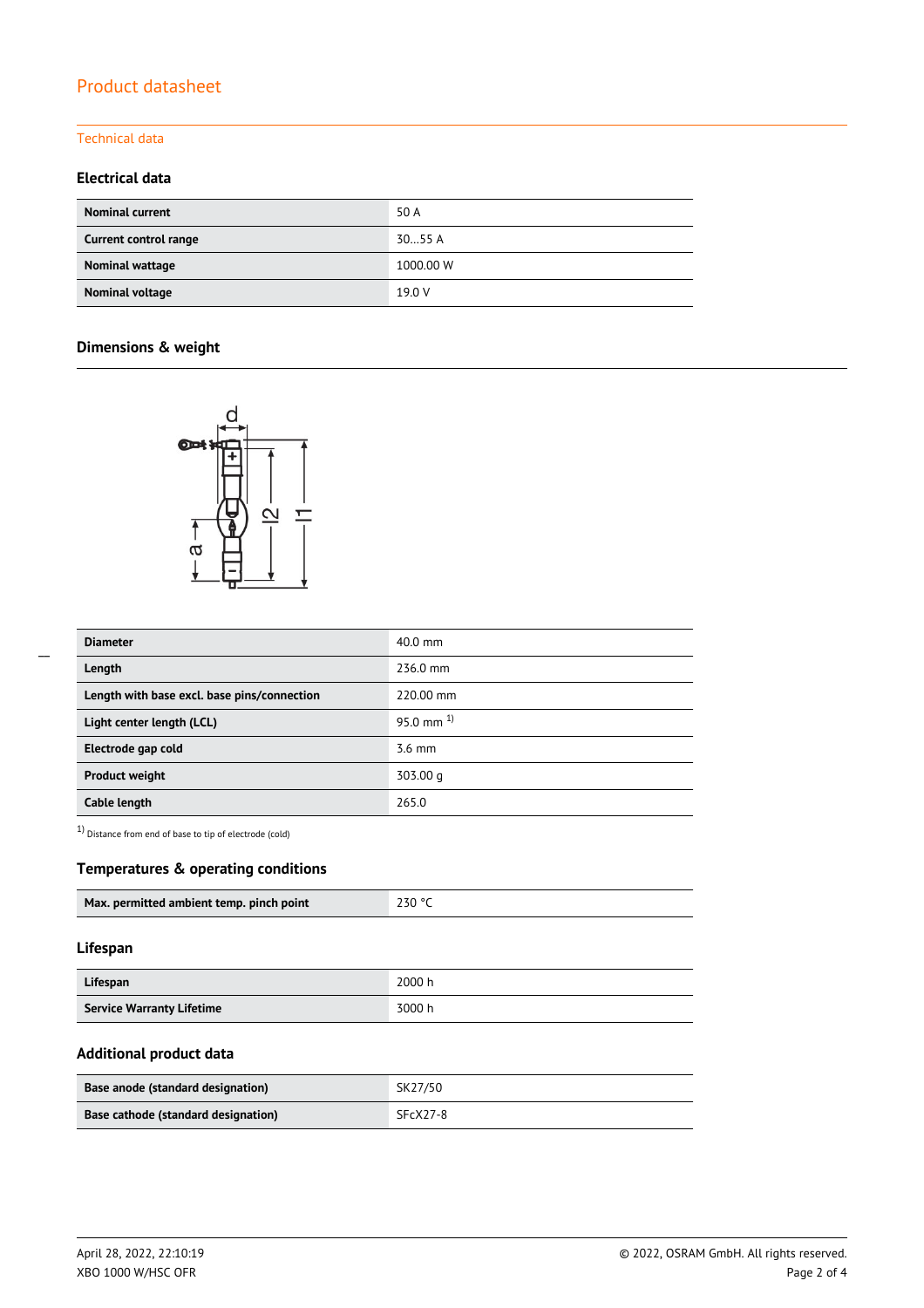# Product datasheet

| Product remark | $OFR = Ozone-free version/H = Suitable for horizontal$ |  |
|----------------|--------------------------------------------------------|--|
|                | burning position/S = Short/C= Base with cable          |  |

# **Capabilities**

| Cooling                 | Forced                |
|-------------------------|-----------------------|
| <b>Burning position</b> | s20/p20 <sup>1)</sup> |

 $1)$  For vertical burning position: anode (+) on top

## **Environmental information**

| Information according Art. 33 of EU Regulation (EC) 1907/2006 (REACh) |                                                                                                       |  |  |
|-----------------------------------------------------------------------|-------------------------------------------------------------------------------------------------------|--|--|
| <b>Date of Declaration</b>                                            | 04-02-2022                                                                                            |  |  |
| <b>Primary Article Identifier</b>                                     | 4008321082107                                                                                         |  |  |
| Candidate List Substance 1                                            | Lead                                                                                                  |  |  |
| CAS No. of substance 1                                                | 7439-92-1                                                                                             |  |  |
| <b>Safe Use Instruction</b>                                           | The identification of the Candidate List substance is<br>sufficient to allow safe use of the article. |  |  |
| Declaration No. in SCIP database                                      | F094A128-1489-4DBF-8649-BB523F769078                                                                  |  |  |

### Country specific information

| <b>Product code</b> | <b>METEL code</b> | SEG-No. | <b>STK number</b> | <b>UK Org</b> |
|---------------------|-------------------|---------|-------------------|---------------|
| 4008321082107       | OSRXBO1000HSCOFR  | $\sim$  | 4836356           |               |